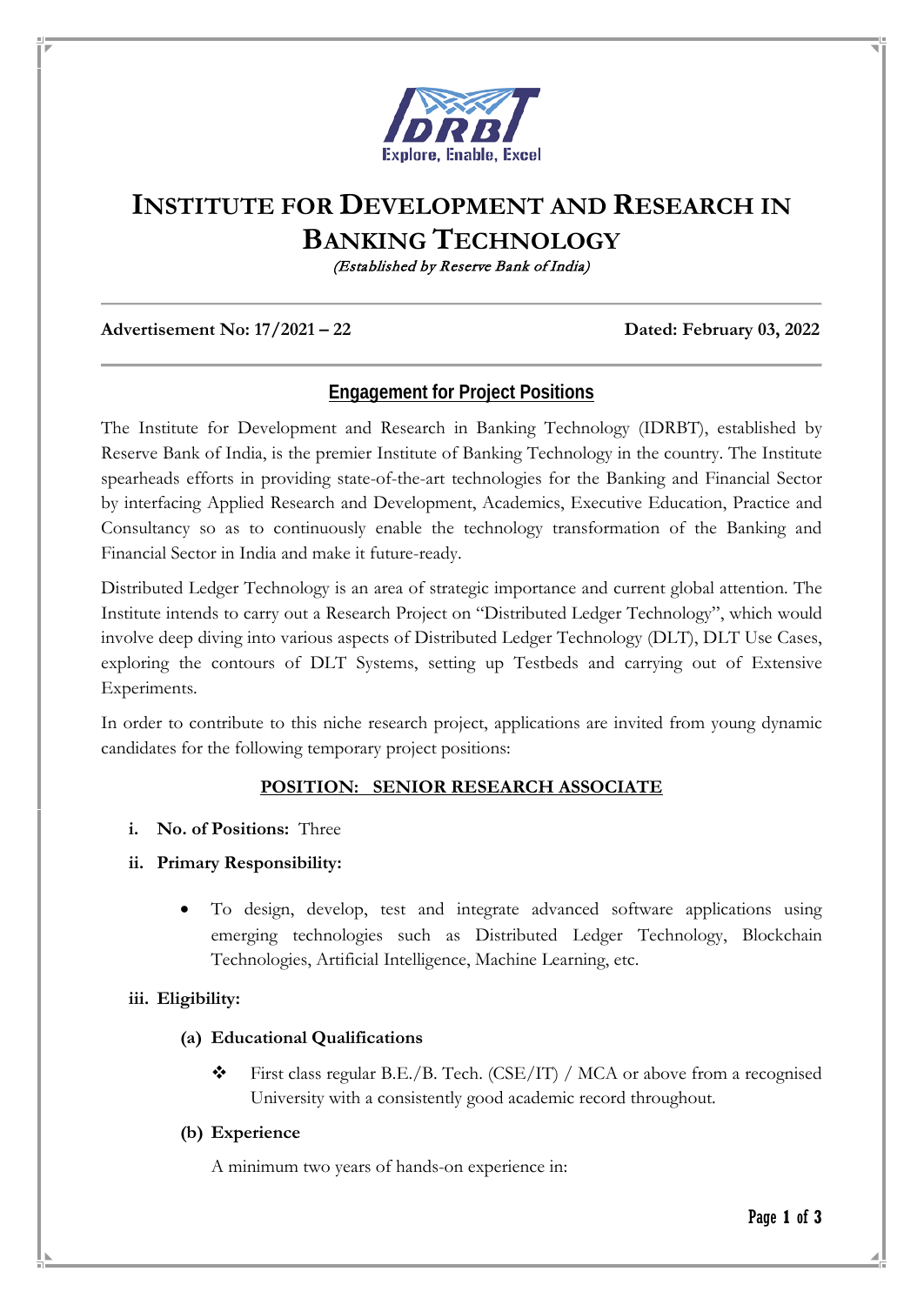- Developing production grade web / mobile applications
- Open-source Programming languages, application frameworks and databases such as Python, Java, Django, PHP, MySQL, MongoDB

### **(c) Desired Skills**

- Understanding of full-stack application development
- Understanding of the complete SDLC
- Understanding of security concepts including cryptographic primitives and libraries
- Hands-on experience of mobile application development including NFC, Bluetooth, etc.
- Hands-on experience of web application development
- Hands-on experience of emerging technologies such as Blockchain/DLT, AI/ML
- **iv. Term:** One year. Extendable based on project requirements and performance of the candidate for a further period not exceeding two years.
- **v. Compensation:** All-inclusive consolidated compensation of Rs. Thirty-Five Thousand per month.

## **Rules and Regulations for all these positions**

- 1. All the above positions are purely temporary and on a contract basis under the project mode.
- 2. There is no scope whatsoever for further continuation, extension of term, absorption, regularisation, permanency, in the Institute under any circumstances
- 3. The completion of the period of contract / project will not confer any right whatsoever for further continuation, extension of term, regularisation, absorption at the Institute.
- 4. All educational qualifications must have been necessarily obtained by pursuing the courses on a full-time regular basis from recognised universities/institutions. If grades are awarded instead of marks, candidates should clearly indicate their numerical equivalent.
- 5. Relevant experience gained after the qualifying degree will only be taken into consideration.
- 6. Candidates should satisfy themselves about their eligibility for the position being applied for. Mere fulfilment of eligibility does not guarantee shortlisting for Selection Process.
- 7. Candidates should apply in the format provided on the Institute's website.
- 8. Incomplete applications / not in the prescribed format / without all the required documents, will be rejected and no correspondence will be entertained by the Institute.
- 9. Candidates for these positions should enclose attested scanned copies of their Mark sheets and Certificates right from Matriculation onwards.
- 10. The candidature will be considered on the strength of the information declared in the Application. If at any stage, it is found that any information furnished is false / incorrect, the candidate has clandestine antecedents/background or if according to the Institute, the candidate does not satisfy the eligibility criteria, her/his candidature / appointment is liable